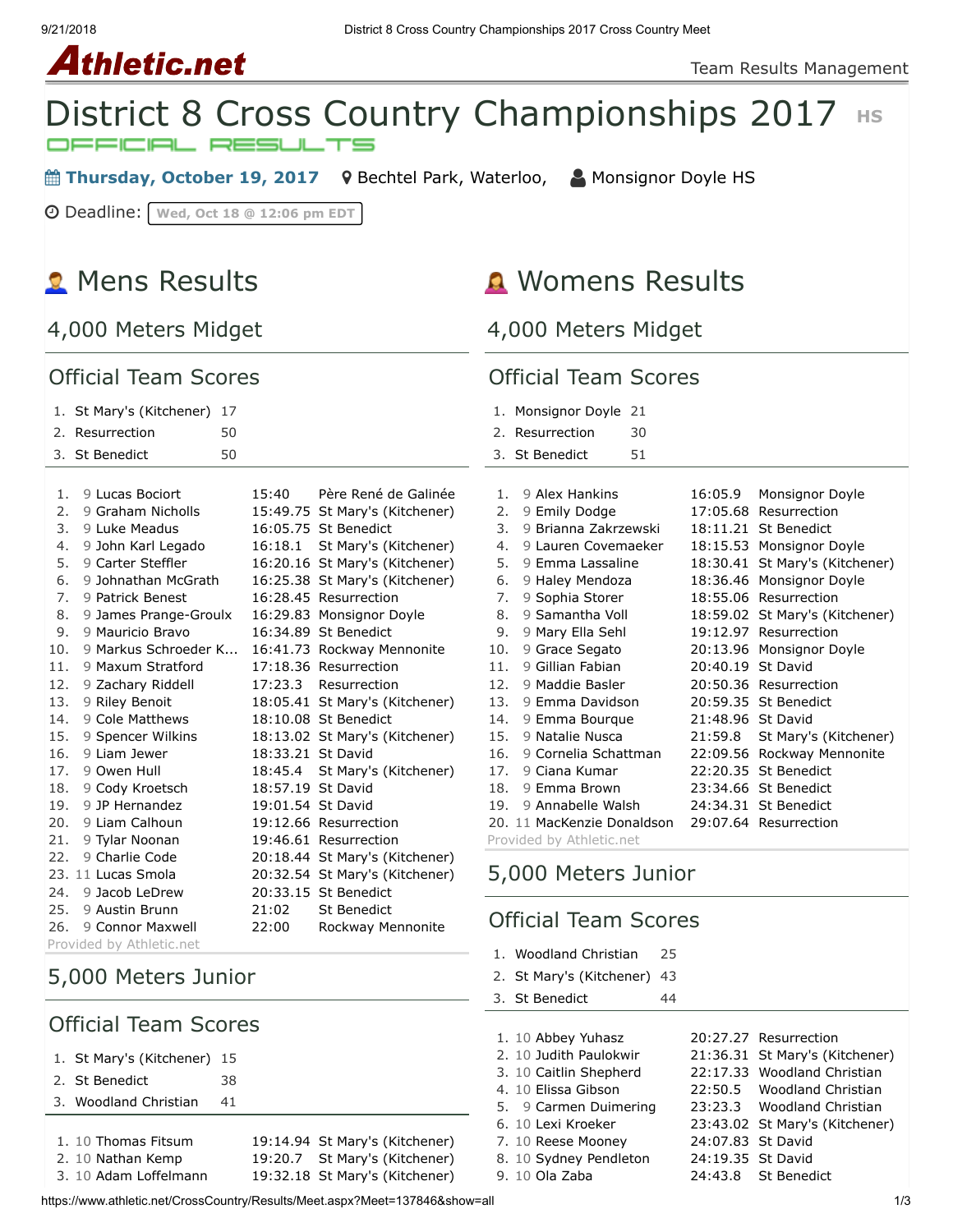9/21/2018 District 8 Cross Country Championships 2017 Cross Country Meet

|                          | 4. 10 Josh Cotter         |                   | 19:56.14 Monsignor Doyle        |  |  |
|--------------------------|---------------------------|-------------------|---------------------------------|--|--|
|                          | 5. 10 Weldon Hovey        |                   | 20:01.44 St Benedict            |  |  |
|                          | 6. 10 Noah VanderPloeg    |                   | 20:51.91 Woodland Christian     |  |  |
|                          | 7. 10 Austin Bootsma      |                   | 20:56.17 Woodland Christian     |  |  |
|                          | 8. 10 Logan O'Krafka      |                   | 21:31.53 St Benedict            |  |  |
|                          | 9. 10 Robbie Schnarr      |                   | 22:13.48 St Mary's (Kitchener)  |  |  |
|                          | 10. 10 Matthew Beamer     |                   | 22:41.2 St Benedict             |  |  |
|                          | 11. 10 Bradley Herrera Co |                   | 23:29.36 Père René de Galinée   |  |  |
|                          | 12. 10 Curtis Struyk      |                   | 23:30.13 Woodland Christian     |  |  |
|                          | 13. 10 Patrick Haley      | 23:46.72 St David |                                 |  |  |
|                          | 14. 10 Carter Stere       |                   | 24:16.49 St Mary's (Kitchener)  |  |  |
|                          | 15. 10 Cael Cassidy       |                   | 24:21.92 St Benedict            |  |  |
|                          | 16. 10 Andrew Willms      |                   | 25:51.83 Woodland Christian     |  |  |
|                          | 17. 10 Matteo Cuellar     |                   | 26:08.7 St Mary's (Kitchener)   |  |  |
|                          | 18. 10 Paul Kanagaratnam  |                   | 26:28.03 St Mary's (Kitchener)  |  |  |
|                          | 19. 10 Emile Serralta     |                   | 26:40.54 St Mary's (Kitchener)  |  |  |
|                          | 20. 10 Noah Boettger      | 27:38.64 St David |                                 |  |  |
|                          | 21. 10 Kyle Kilgore       |                   | 27:44.65 Discipleship Christian |  |  |
|                          | 22. 10 Paul Slocombe      |                   | 28:21.42 St Benedict            |  |  |
| Provided by Athletic.net |                           |                   |                                 |  |  |

### 6,000 Meters Senior

#### Official Team Scores

|    | 1. St Mary's (Kitchener) | 14  |                   |                                |
|----|--------------------------|-----|-------------------|--------------------------------|
|    | 2. St Benedict           | 55  |                   |                                |
|    | 3. St David              | 72  |                   |                                |
|    | 4. Père René de Galinée  | 77  |                   |                                |
| 5. | Resurrection             | 85  |                   |                                |
|    | 6. Rockway Mennonite     | 136 |                   |                                |
|    |                          |     |                   |                                |
|    | 1. 12 Marcus Kemp        |     |                   | 20:31.65 St Mary's (Kitchener) |
|    | 2. 11 Foster Malleck     |     |                   | 20:57.49 St Mary's (Kitchener) |
|    | 3. 11 Kyle Bociort       |     |                   | 22:15.98 Père René de Galinée  |
|    | 4. 11 Jason Lowrie       |     |                   | 22:45.13 St Mary's (Kitchener) |
|    | 5. 11 Blake Semper       |     |                   | 23:03.41 St Benedict           |
|    | 6. 12 Eli Visscher       |     |                   | 23:15.43 Woodland Christian    |
|    | 7. 11 Ruairi Tiernan     |     |                   | 23:24.43 St Mary's (Kitchener) |
|    | 8. 11 Jackson Rice       |     |                   | 23:37.73 Resurrection          |
|    | 9. 12 Nahom Fitsum       |     |                   | 23:51.93 St Mary's (Kitchener) |
|    | 10. 11 Andrew Schipper   |     |                   | 23:57.64 St Mary's (Kitchener) |
|    | 11. 11 Josh Hankins      |     |                   | 24:03.88 Monsignor Doyle       |
|    | 12. 12 Matt Henriques    |     | 24:50.77 St David |                                |
|    | 13. 12 Michael Haffey    |     |                   | 24:55.38 Père René de Galinée  |
|    | 14. 11 Noah Betik        |     | 25:08.54 St David |                                |

15. 11 [Adam Vieno](https://www.athletic.net/CrossCountry/Athlete.aspx?AID=10656682#tTNaN) [25:08.99](https://www.athletic.net/result/J3FnBxAT4DB2e) [St Benedict](https://www.athletic.net/CrossCountry/School.aspx?SchoolID=27484) 16. 12 [Joe Butterworth](https://www.athletic.net/CrossCountry/Athlete.aspx?AID=10630731#tTNaN) [25:09.38](https://www.athletic.net/result/4qFrZDkheyVZ4) [St David](https://www.athletic.net/CrossCountry/School.aspx?SchoolID=27464) 17. 11 [Mathew Murphy](https://www.athletic.net/CrossCountry/Athlete.aspx?AID=9805498#tTNaN) [25:14.17](https://www.athletic.net/result/z3FRNB0HEeXyY) [St Benedict](https://www.athletic.net/CrossCountry/School.aspx?SchoolID=27484) 18. 12 [Alex Thepsouvanh](https://www.athletic.net/CrossCountry/Athlete.aspx?AID=7421177#tTNaN) [25:38.38](https://www.athletic.net/result/goFPjMztNl8B8) [St Benedict](https://www.athletic.net/CrossCountry/School.aspx?SchoolID=27484) 19. 12 [Alex Tutunjian](https://www.athletic.net/CrossCountry/Athlete.aspx?AID=8795828#tTNaN) [25:38.88](https://www.athletic.net/result/EdFZzyeFqzMDE) [Père René de Galinée](https://www.athletic.net/CrossCountry/School.aspx?SchoolID=47329) 20. 11 [Joel Ernst-Finnie](https://www.athletic.net/CrossCountry/Athlete.aspx?AID=8795084#tTNaN) [25:38.92](https://www.athletic.net/result/XwFxZY1cadP4x) [St Mary's \(Kitchener\)](https://www.athletic.net/CrossCountry/School.aspx?SchoolID=27485) 21. 12 [Chris Storer](https://www.athletic.net/CrossCountry/Athlete.aspx?AID=8155551#tTNaN) [25:38.96](https://www.athletic.net/result/e2F2qBNF6yK1n) [Resurrection](https://www.athletic.net/CrossCountry/School.aspx?SchoolID=27483) 22. 11 [Thomas Miedema](https://www.athletic.net/CrossCountry/Athlete.aspx?AID=8789757#tTNaN) [25:38.99](https://www.athletic.net/result/pwFZJkoFjpdgY) [Woodland Christian](https://www.athletic.net/CrossCountry/School.aspx?SchoolID=27436) 23. 12 [Miguel Robles](https://www.athletic.net/CrossCountry/Athlete.aspx?AID=7478083#tTNaN) [25:51.71](https://www.athletic.net/result/qyF0ZMLtmW2xN) [St Mary's \(Kitchener\)](https://www.athletic.net/CrossCountry/School.aspx?SchoolID=27485) 24. 12 [Colin Cabral](https://www.athletic.net/CrossCountry/Athlete.aspx?AID=8221965#tTNaN) [25:54.74](https://www.athletic.net/result/WBFexARFQ21mE) [St Benedict](https://www.athletic.net/CrossCountry/School.aspx?SchoolID=27484) 25. 11 [Justin Higgins](https://www.athletic.net/CrossCountry/Athlete.aspx?AID=8791352#tTNaN) [26:03.77](https://www.athletic.net/result/ZlF345oS8lx5z) [St Mary's \(Kitchener\)](https://www.athletic.net/CrossCountry/School.aspx?SchoolID=27485) 26. 11 [Jonathon Cressman](https://www.athletic.net/CrossCountry/Athlete.aspx?AID=12432648#tTNaN) [26:42.21](https://www.athletic.net/result/J3FnBxATaQWmZ) [Rockway Mennonite](https://www.athletic.net/CrossCountry/School.aspx?SchoolID=27431) 27. 10 [Matthew Goodyear](https://www.athletic.net/CrossCountry/Athlete.aspx?AID=10634860#tTNaN) [26:52.51](https://www.athletic.net/result/z3FRNB0HEyAg3) [Resurrection](https://www.athletic.net/CrossCountry/School.aspx?SchoolID=27483) 28. 12 [Liam Easterbrook](https://www.athletic.net/CrossCountry/Athlete.aspx?AID=7420442#tTNaN) [27:12.65](https://www.athletic.net/result/2qFL5dmFw2Xg3) [Woodland Christian](https://www.athletic.net/CrossCountry/School.aspx?SchoolID=27436) 29. 12 [Mitchell Quirk](https://www.athletic.net/CrossCountry/Athlete.aspx?AID=11751485#tTNaN) [27:22.21](https://www.athletic.net/result/goFPjMztA8rlz) [Resurrection](https://www.athletic.net/CrossCountry/School.aspx?SchoolID=27483)

30. 11 [David Claeys](https://www.athletic.net/CrossCountry/Athlete.aspx?AID=12421130#tTNaN) [27:23](https://www.athletic.net/result/OyFlWjxsdjRZV) [St David](https://www.athletic.net/CrossCountry/School.aspx?SchoolID=27464) 31. 12 [Marcus Nandu](https://www.athletic.net/CrossCountry/Athlete.aspx?AID=10630747#tTNaN) [27:23.38](https://www.athletic.net/result/RxFJpzdiDLRKZ) [St David](https://www.athletic.net/CrossCountry/School.aspx?SchoolID=27464)

| 10. 10 Abrianna Gonzalez-  |          | 24:59.19 St Benedict            |
|----------------------------|----------|---------------------------------|
| 11. 10 Jaime Milne         |          | 25:22.55 St Benedict            |
| 12. 10 Olivia O'Leary      |          | 25:47.99 St Mary's (Kitchener)  |
| 13. 10 Sarah Dirkse        |          | 25:57.01 Woodland Christian     |
| 14. 10 Alyssa Haddow       |          | 26:06.67 St Benedict            |
| 15. 10 Victoria Windsor    |          | 27:06.06 St Benedict            |
| 16. 10 Ally MacPhee        |          | 27:19.33 Monsignor Doyle        |
| 17. 10 Rielly Misener      |          | 27:24.79 St Benedict            |
| 18. 10 Rachel Misener      |          | 27:30.44 St Benedict            |
| 19. 10 Angela Taborek      |          | 27:44.13 St Benedict            |
| 20. 10 Isabella De Almeida |          | 27:52.92 Monsignor Doyle        |
| 21. 10 Jailyn Ward         |          | 28:03.21 Resurrection           |
| 22. 10 Melissa Collard     |          | 28:07.76 Discipleship Christian |
| 23. 10 Montana Pires       |          | 28:12.06 St Mary's (Kitchener)  |
| 24. 10 Cassie Hobbs        |          | 28:24.95 Woodland Christian     |
| 25. 10 Stephanie Oei       | 28:27.93 | <b>St Benedict</b>              |
| 26. 10 Emily Heit          |          | 28:43.15 St Mary's (Kitchener)  |
| 27. 10 Jacqueline Wells    |          | 28:53.82 St Benedict            |
| 28. 10 Avery Gardin        |          | 31:09.09 St Benedict            |
| Provided by Athletic.net   |          |                                 |

### 6,000 Meters Senior

#### Official Team Scores

| 1. Resurrection         | 23 |
|-------------------------|----|
| 2. St Benedict          | 25 |
| 3. Rockway Mennonite 39 |    |
| 4. Monsignor Doyle      | 74 |

|  | 1. 12 Eliza Smith                             | 26:25.01 | Resurrection               |
|--|-----------------------------------------------|----------|----------------------------|
|  | 2. 11 Claudia Heeney                          |          | 26:33.28 Rockway Mennonite |
|  | 3. 11 Nikki Soares                            |          | 26:52.22 St Benedict       |
|  | 4. 12 Kara Hughes                             |          | 27:35.17 Resurrection      |
|  | 5. 12 Morgan Riddell                          |          | 27:44.32 Resurrection      |
|  | 6. 11 Faith Nieson                            | 28:17.6  | <b>St Benedict</b>         |
|  | 7. 12 Hope Harnack                            |          | 28:37.95 St Benedict       |
|  | 8. 11 Tessa Hedrick                           | 28:46.3  | Rockway Mennonite          |
|  | 9. 11 Charlotte Jones                         | 29:10.29 | <b>St Benedict</b>         |
|  | 10. 11 Antionette Ramgolam                    | 30:14.11 | Monsignor Doyle            |
|  | 11. 11 Kyanna Vi                              | 30:18.26 | St Benedict                |
|  | 12. 11 Hayley Goodall                         | 30:20.81 | Monsignor Doyle            |
|  | 13. 11 Kaitlyn Hunter                         | 31:21.28 | Resurrection               |
|  | 14. 11 Anya Fieguth                           | 32:13.21 | Rockway Mennonite          |
|  | 15. 10 Gabby Shapansky                        | 32:36.08 | Rockway Mennonite          |
|  | 16. 11 Alyssa Fonseca                         | 33:23.89 | St Mary's (Kitchener)      |
|  | 17. 11 Marguerite Leadbea                     | 33:24.6  | St Benedict                |
|  | 18. 11 Brittany Herrera C                     | 33:30.2  | Père René de Galinée       |
|  | 19. 11 Leen Khalil                            | 33:38.45 | St Mary's (Kitchener)      |
|  | 20. 11 Sophia Heidebrecht                     | 33:41.24 | Rockway Mennonite          |
|  | 21. 11 Bethany Lewis                          | 33:43.13 | St Benedict                |
|  | 22. 12 Jada Ward                              | 33:45.11 | Resurrection               |
|  | 23. 12 Samantha Hovey                         | 35:45.23 | <b>St Benedict</b>         |
|  |                                               |          |                            |
|  | 24. 11 Stefanie Castelbla                     | 36:29.61 | <b>St Benedict</b>         |
|  | 25. 11 Jessica Lavallee                       | 36:49.8  | Monsignor Doyle            |
|  | 26. 12 Lorraine Roy                           | 36:49.86 | Resurrection               |
|  | 27. 11 Sarah Fromica                          | 38:05.3  | Monsignor Doyle            |
|  | 28. 12 Julia Vo                               | 38:54.38 | <b>St Benedict</b>         |
|  | 29. 12 Laura Pietroiusti                      | 39:42.9  | <b>St Benedict</b>         |
|  | 30. 12 Jackie Papadopoulos                    |          | 41:33.86 St Benedict       |
|  | 31. 12 Ramal Iftikhar<br>32. 11 Ashley Holman | 42:54.75 | St Mary's (Kitchener)      |

Provided by Athletic.net